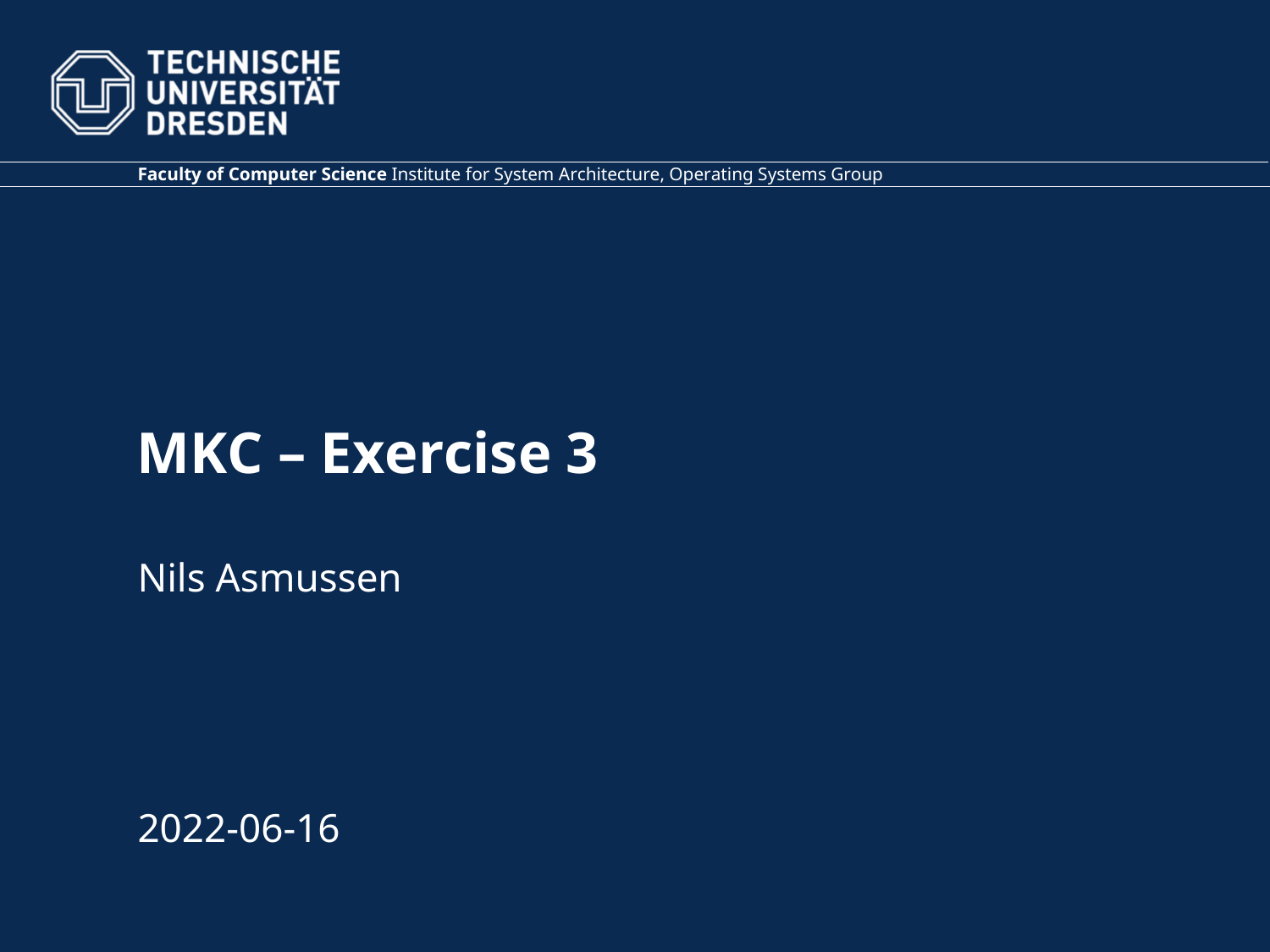

- Create new Execution Contexts (threads)
- Manage ECs in a (double linked ring) list
- Switch between them (cooperatively)
- Hands-on
	- User-level threading
	- 1<sup>st</sup> "real" system call: create ec
	- 2<sup>nd</sup> system call: yield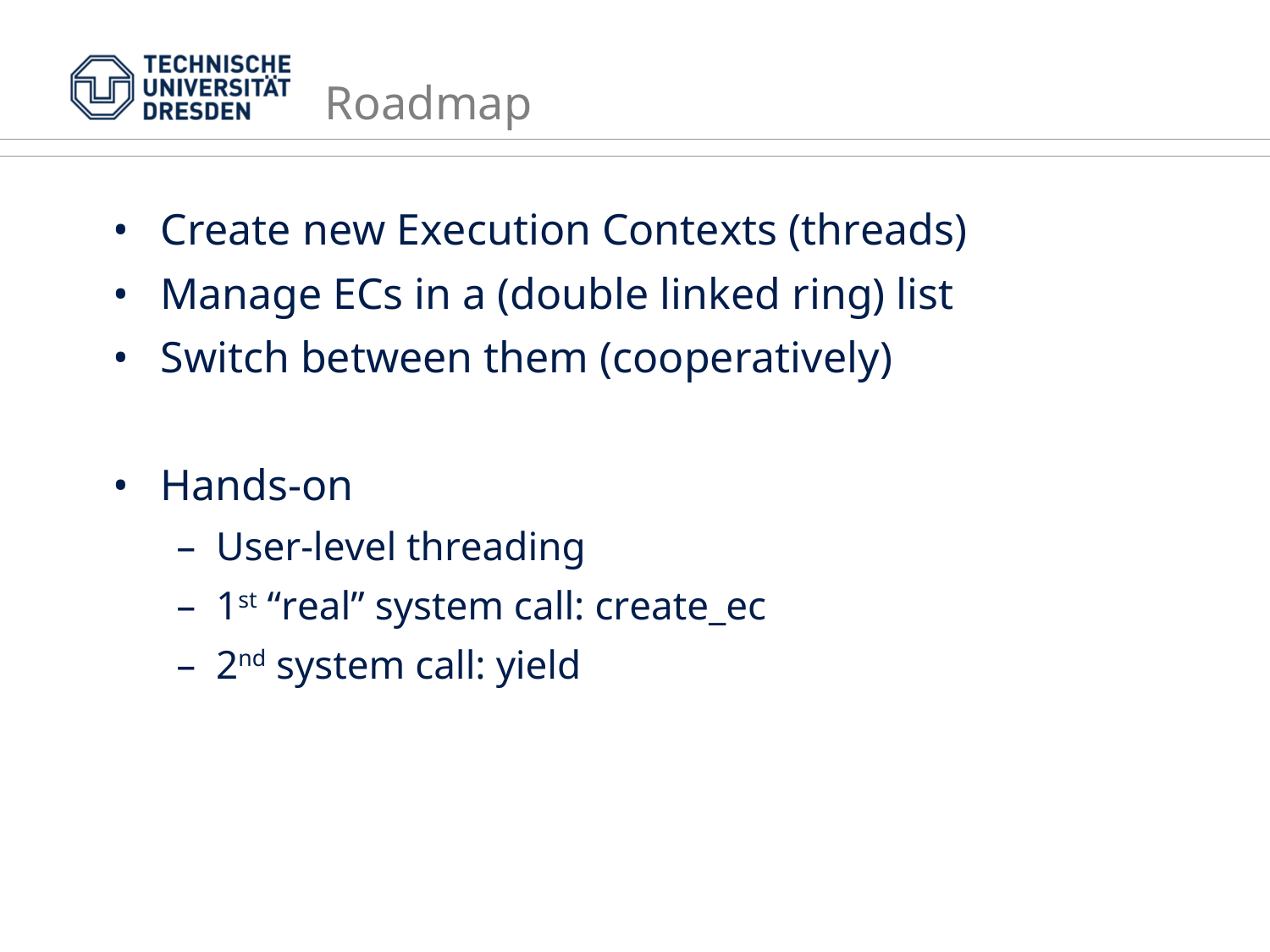

\$ git clone <https://os.inf.tu-dresden.de/repo/git/mkc.git> \$ git checkout exercise3

# build it \$ make

# run it \$ make run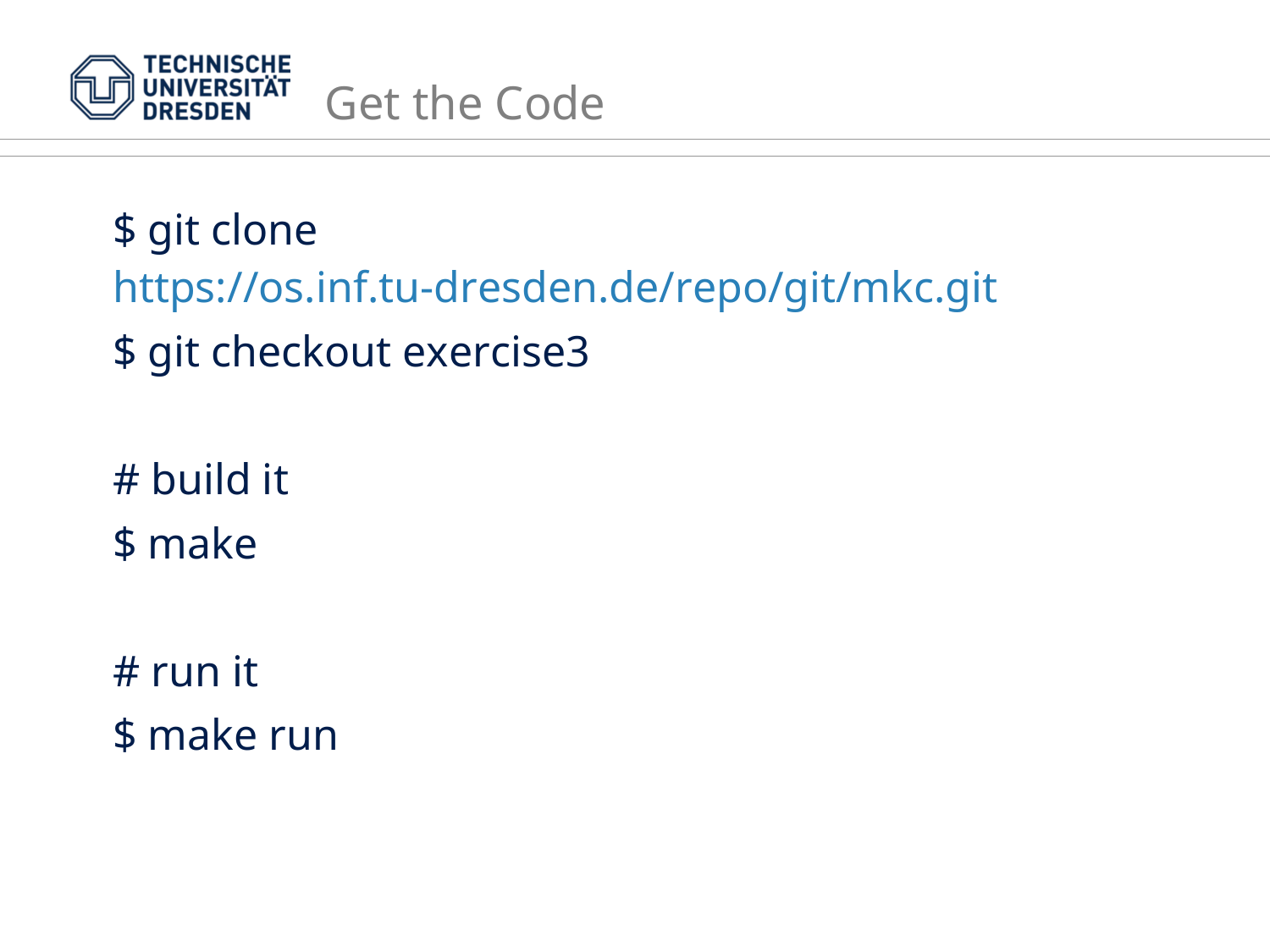

- Very very simple scheduler
	- No priorities, no time budgets
	- Cooperative multithreading
	- Single address space, uniprocessor
- Kernel: kern/include/ec.h
	- Registers (state)
	- Continuation (where to continue execution)
	- Management information (e.g. **\*prev**, **\*next**)
- User: user/src/user.cc
	- Code (instruction pointer)
	- Most likely a Stack (stack pointer)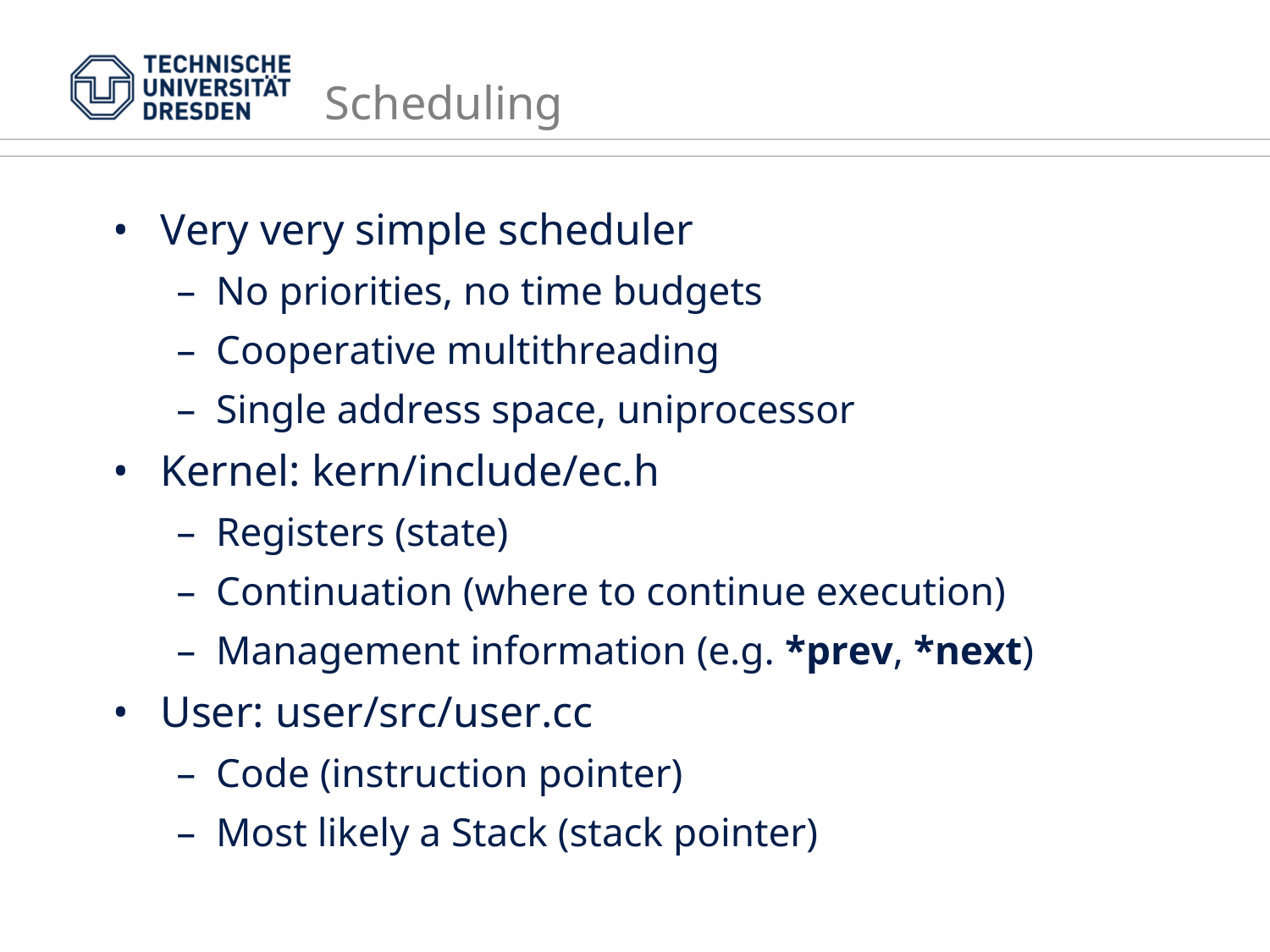

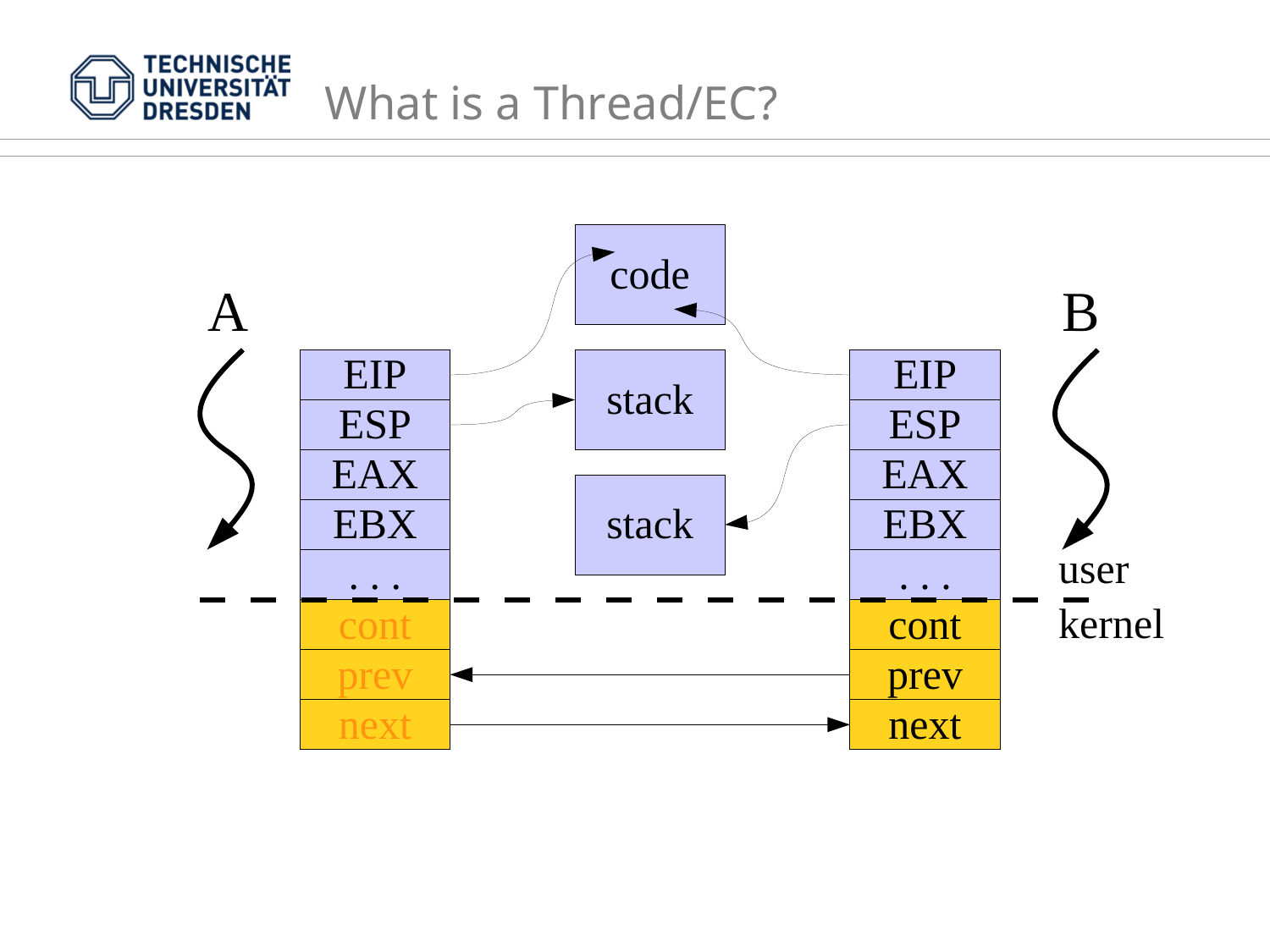

- Thread function: no parameter, nothing to return, but needs a stack
- Where to get the new stack from? malloc()  $\rightarrow$  not available (so far)
- Put it statically in data segment or on local stack of the currently running thread: **char new\_stack[64];**
- Stack grows downwards, thus ESP should point to the end: **new\_stack + sizeof(new\_stack)**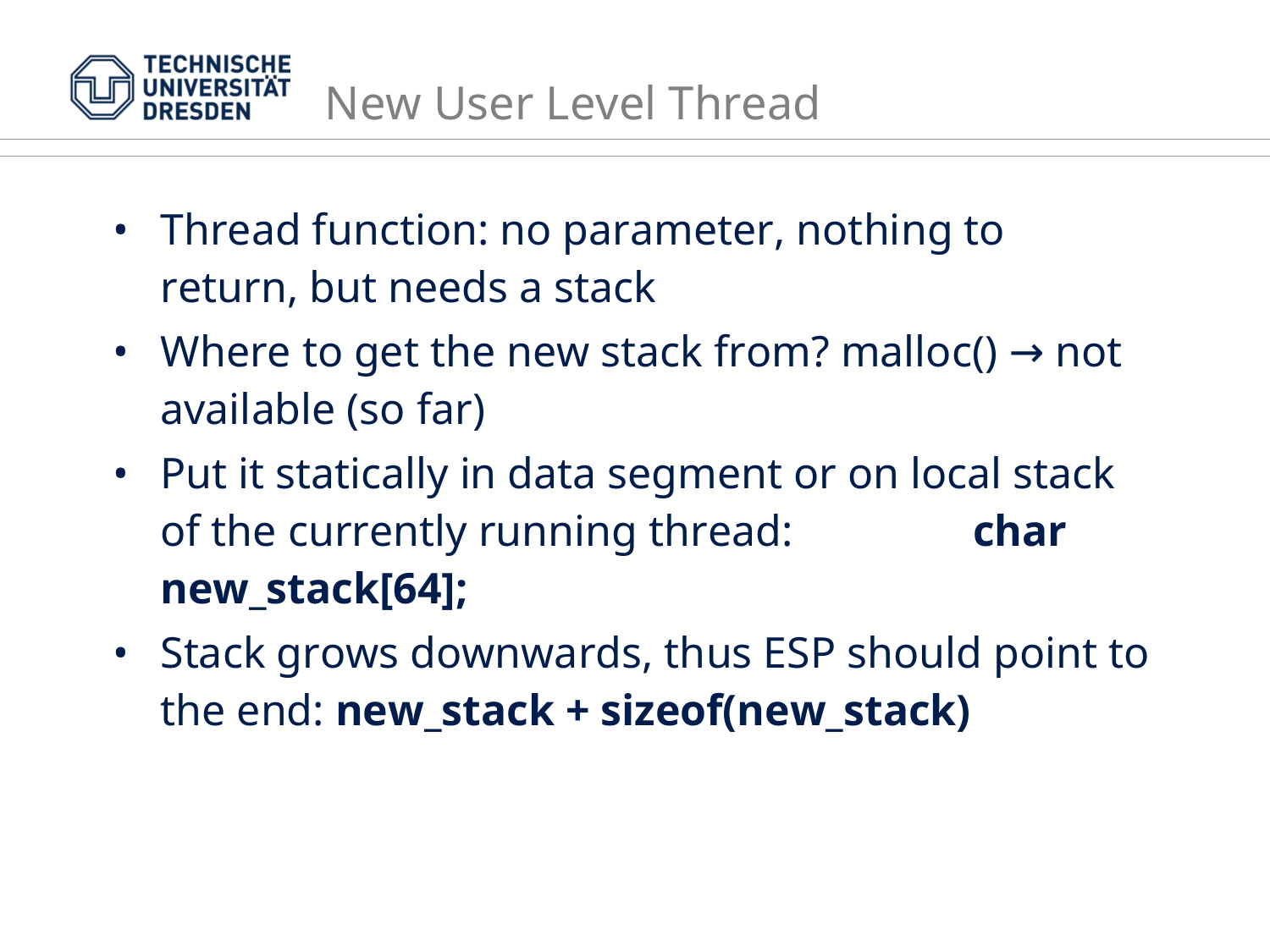

- Write a new thread function in user/src/user.cc
	- Simple function doing nothing but spinning
	- Later it shall call **sys\_yield()**, thus switching to the next thread
- New bindings for to-be-written syscalls:
	- **sys\_create\_ec** (2 arguments):
		- Creates a shining new Execution Context
		- EIP of new EC (thread function's address)
		- ESP to be used we need a user stack per EC
	- **sys\_yield** (no argument)
		- Simply switches to the next thread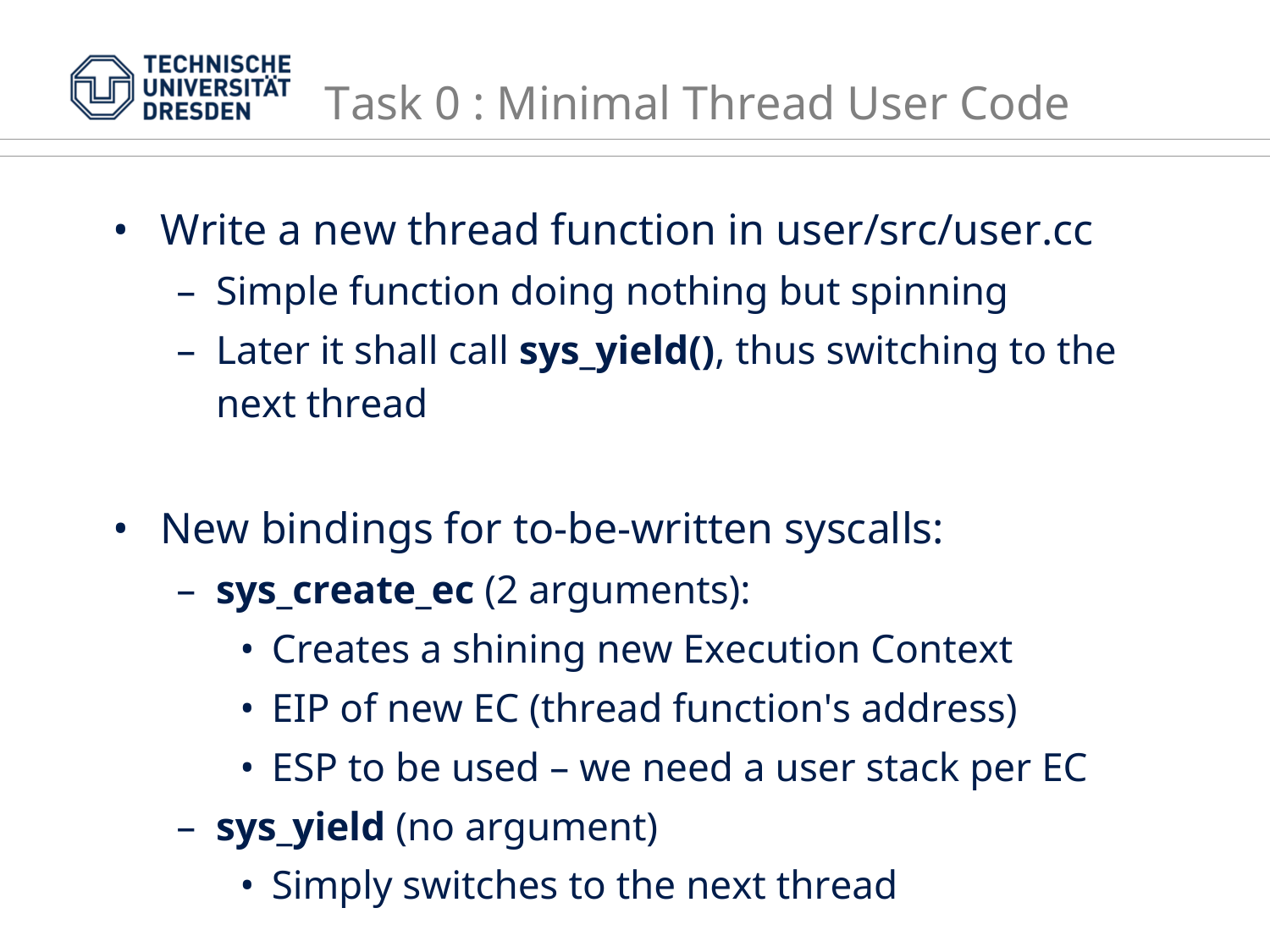

- Organize ECs in a ring list
	- add **prev** and **next** pointer (kern/include/ec.h)
	- Private **enqueue()** function, adding **this** to the tail of the list (kern/src/ec.cc)
	- Special case when creating very first EC, **Ec::current** is not yet set, watch out!
- Add a new system call
	- Two parameters (instruction and stack pointer)
	- Ec::sys\_regs() and kern/include/regs.h
	- Create **new EC**, add it to the list, and sysexit
	- Verbose printf, newly created EC, its EIP/ESP, maybe even the whole list of ECs